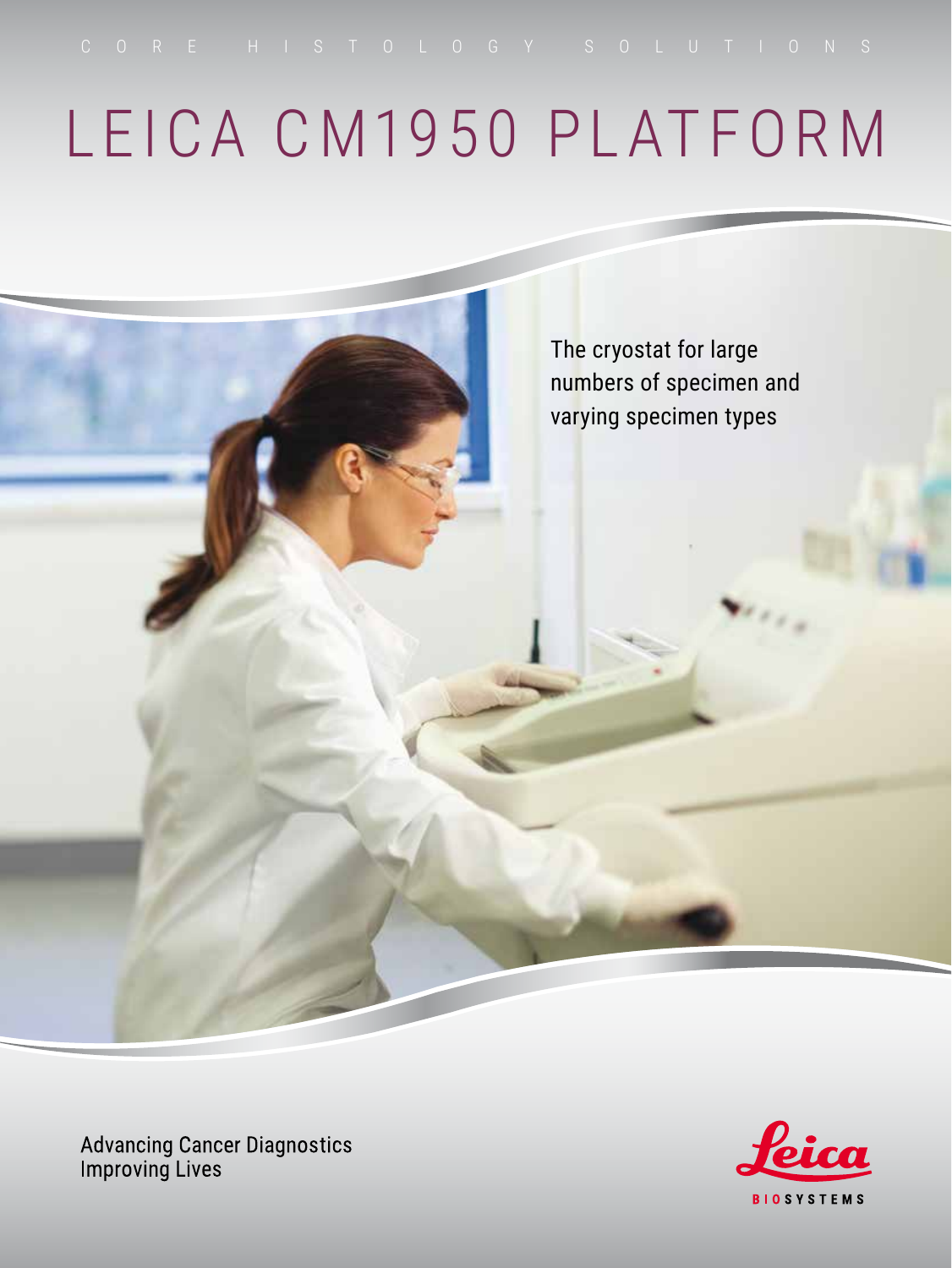## Consistent and Reproducible Section Quality

## Deliver diagnostic confidence

In-surgery cancer diagnostics relies on reproducible section quality within minutes. This can be a challenge when dealing with complex or difficult cases. Examples are a head- and neck surgery with multiple tissue samples from one patient, or varying tissue types from brain biopsies to lymph nodes. The Leica CM1950 provides the capacity and can be ordered with the functions, to support even these difficult types of frozen sectioning.

- Specimen disc designed for efficient freezing and easy handling
- Object head with reliable clamping and easy alignment of specimen
- CryoZone design provides for efficient cooling of blade and anti-roll guide
- Optional object head cooling allows to set tissue-specific temperatures
- Precision of the Leica Biosystems Microtome provides for reproducible sections
- Optional motor drive provides consistent stroke for hard specimen or large numbers of specimen

## FAST FREEZING

Stable specimen mounting supported with a deep groove design of the specimen discs. Discs are easily handled and suited for quick freezedown on the CM1950's freezing shelf with integrated Peltier element due to the large contact surface of the flat stem design.

## ACCURATE ALIGNMENT

The block face can be accurately aligned to the blade edge by using the specimen orientation system. The optional object head cooling provides for efficient specimen temperature control to adjust for difficult samples such as brain or fatty tissue.

## COOL AIR CIRCULATION

The CryoZone™ system provides a zone of cool air in the critical areas of the cryochamber. Cool air entering the chamber moves around specimen, blade, and anti-roll guide and thus helps to keep critical areas at the right temperature.





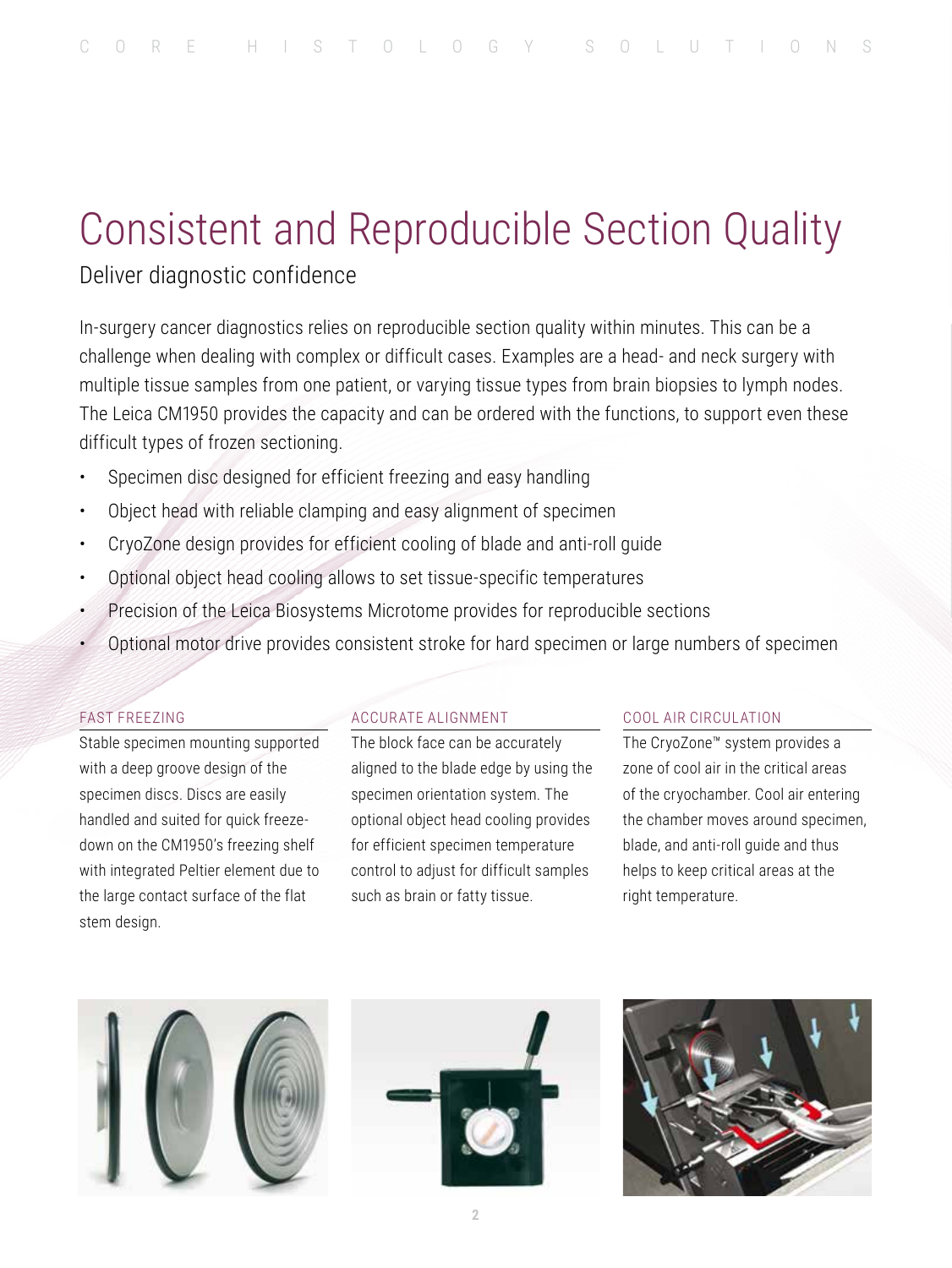



## REPRODUCIBLE SECTION QUALITY

Sectioning a variety of samples including large or hard objects requires the stability and quality that Leica's blade and knife holders provide. The CE blade holder supports the use of high- and low-profile disposable blades and can be laterally moved, allowing the use of the entire blade length. An anti-roll guide or palm rest for brush technique facilitate section flattening. The optional CN/CNZ knife holders support the use of a variety of reusable knives, especially for hard objects. For fast and efficient sectioning of hard objects or multiple specimen, the Leica CM1950 cryostat can be ordered with a motor drive. The blade holder's anti-roll guide can be equipped with an optional vacuum system that assist the user with section flattening.

- 1. Knife holder CN for steel knives (optional accessory)
- 2. Knife holder CNZ for steel or tungsten carbide knives (optional accessory)
- 3. The anti-roll guide can be equipped with an optional vacuum sectioning aid



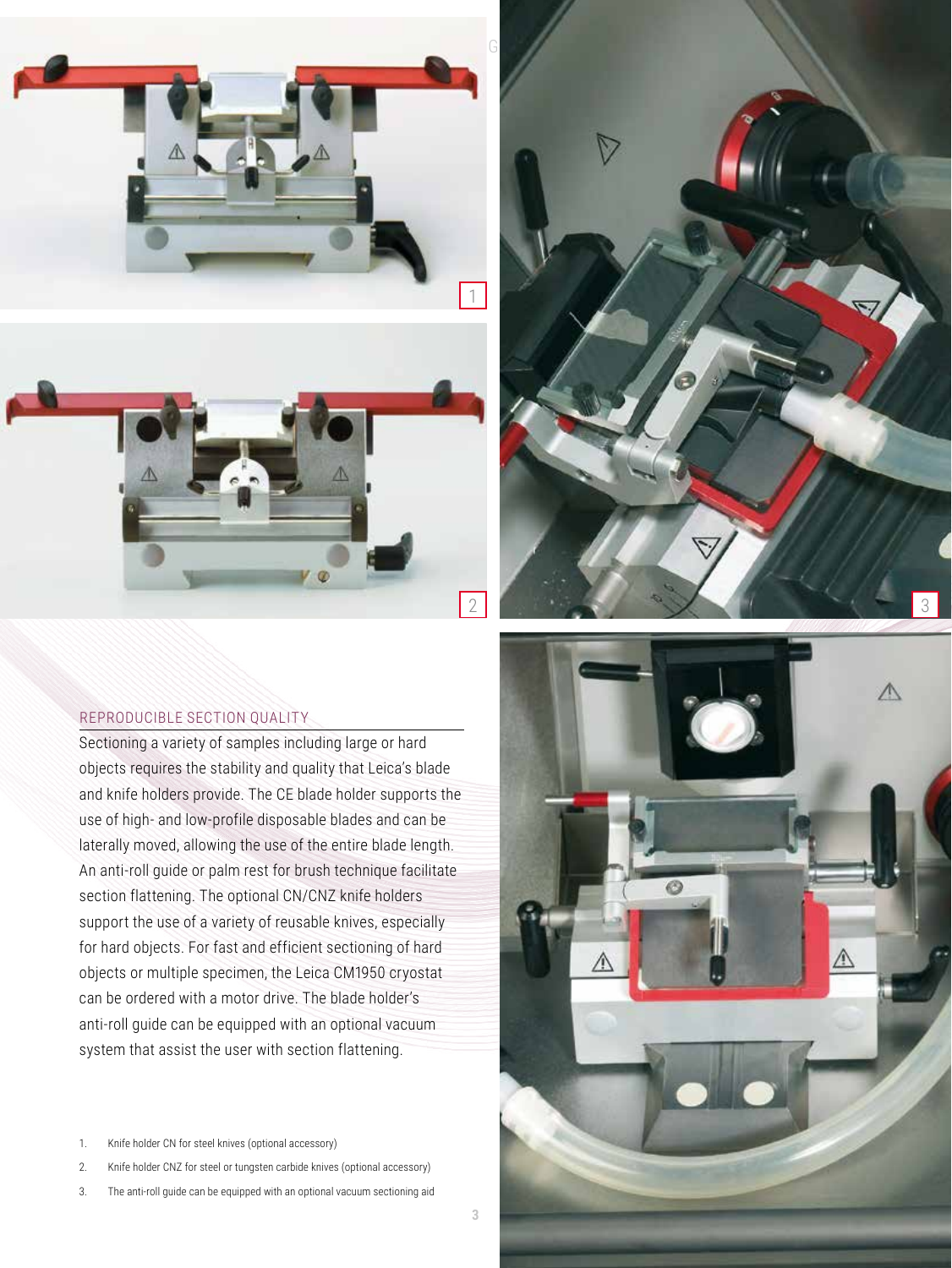## Focus on Health and Safety

## Reduce the risk of infection and injury

During frozen sectioning, safety is essential. Potentially infectious fresh tissue and sharp blades form a unique hazard, especially when the user's mind is on delivering a quality section fast. The Leica CM1950 cryostat provides multiple safety features, including a certified UVC disinfection that reduces pathogen contamination, including SARS-CoV-2.



- Certified UVC cryochamber disinfection reduces the risk of contamination by infectious material
- **• Ag**Protect antimicrobial nanosilver coating on the instrument housing reduces the risk of touch contamination
- Optional Section Waste Removal System helps to safely remove section waste
- Finger guard and blade ejector reduce risk of cutting injuries
- Levers with plastic handles and plastic touchpoints can prevent frostbite, when adjusting the blade-holder

## REDUCE BIOHAZARD EXPOSURE

The Leica CM1950's UVC cryochamber disinfection system and the **Ag**Protect nanosilver coating help to reduce the number of active pathogens inside and outside the cryostat. While **Ag**Protect is always active, the UVC system can be started when needed and simply stopped with opening the cryochamber window for the next sectioning.

## SAFELY REMOVE WASTE

Section waste is easily removed by using Leica Biosystems' Vacuum Section Waste Removal System during trimming or after sectioning. Solid waste is collected in a concealed primary filter system and exhaust air is filtered through a HEPA filter for added safety in the laboratory environment.

## REDUCE INJURY RISK

Blade and knife holders are equipped with integrated, colored safety guards to cover the blade for protection. The CE blade holder's blade ejector and a magnetic brush enable the user to safely remove the blade from the blade holder without touching it.





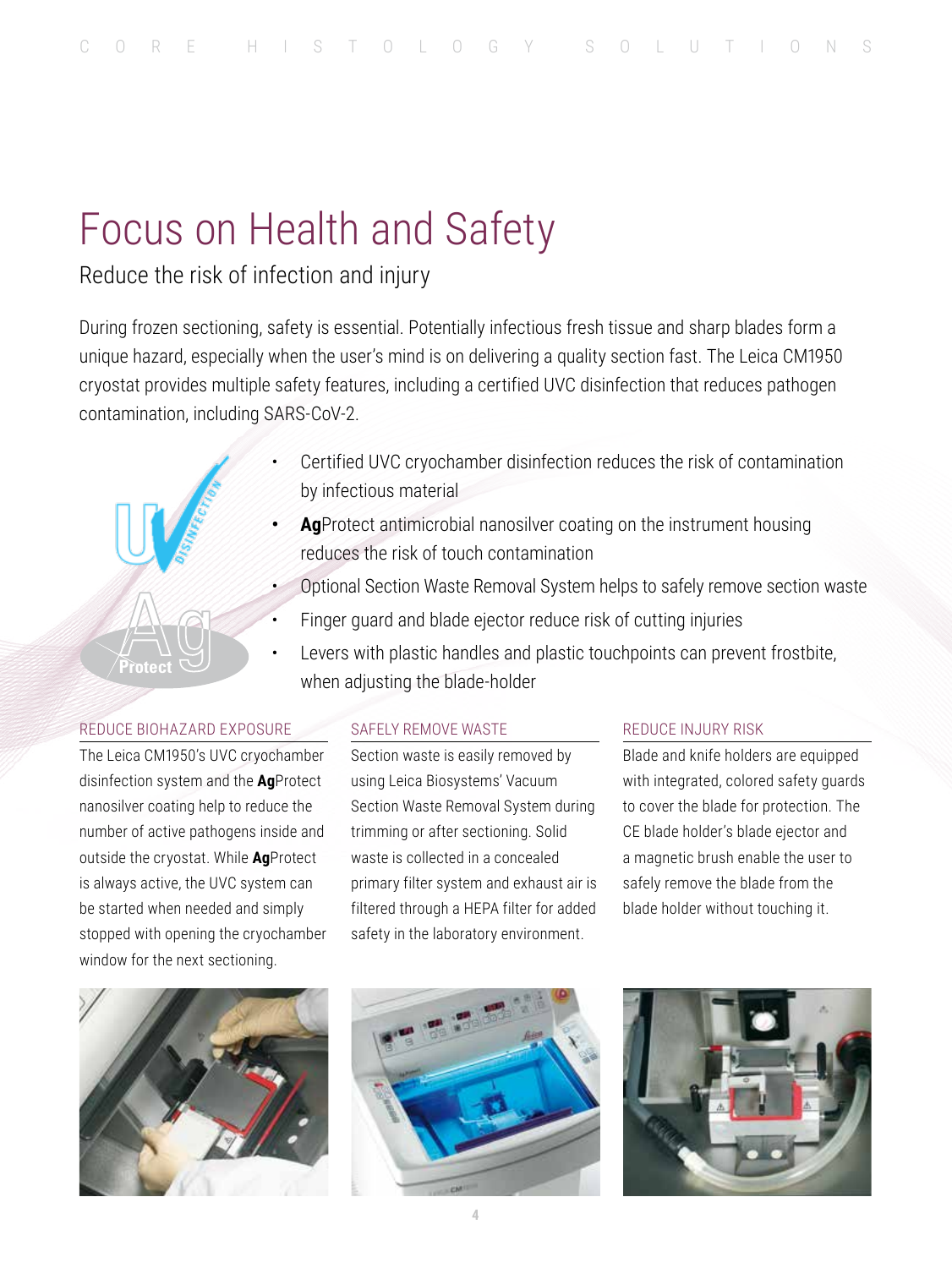## Workflow Efficiency

## Ready for multiple users and numerous samples

A cryostat needs to be ready when it's needed for intra-operative consultation. The Leica CM1950 cryostat is designed with multiple users in mind and ready for numerous samples of different tissue types. It helps staying organized and staying focused on the sectioning job at hand.

- Single function keys and easily readable LED displays provide all relevant functions at the push of one button
- Ergonomically designed for multiple users and quick user change, yet comfortable enough for occasional long sectioning sessions
- Large freezing shelf with numbered positions helps keeping track of multiple samples
- Tool trays and storage shelf for keeping tools and accessories inside the cryochamber at hand
- Easily accessible storage area on top of the cryostat for reagents and utilities
- Encapsulated microtome and sealed cryochamber seems help with minimizing cleaning and maintenance

## READY FOR MULTIPLE USERS

Leica CM1950 cryostat is designed to facilitate quick turnaround for multiple users. Single function keys and easily readable LED displays provide all relevant functions literally at the "push of one button".

## ERGONOMICS FOR EFFICIENCY

The optimized height and off-center microtome help finding an ergonomic stand, so there is no need to adjust the instrument before starting the work. For occasional longer sectioning jobs, the optional Leica Biosystem's chair and adjustable footrest provide extra comfort.

## WORKFSPACE ORGANIZATION

The Leica CM1950 cryostat provides designated storage shelves for samples, object holders, tools and an easily accessible storage on top of the instrument. Numbered freezing shelf positions and colored rubber rings on specimen discs help reducing the risk of specimen mix-up.







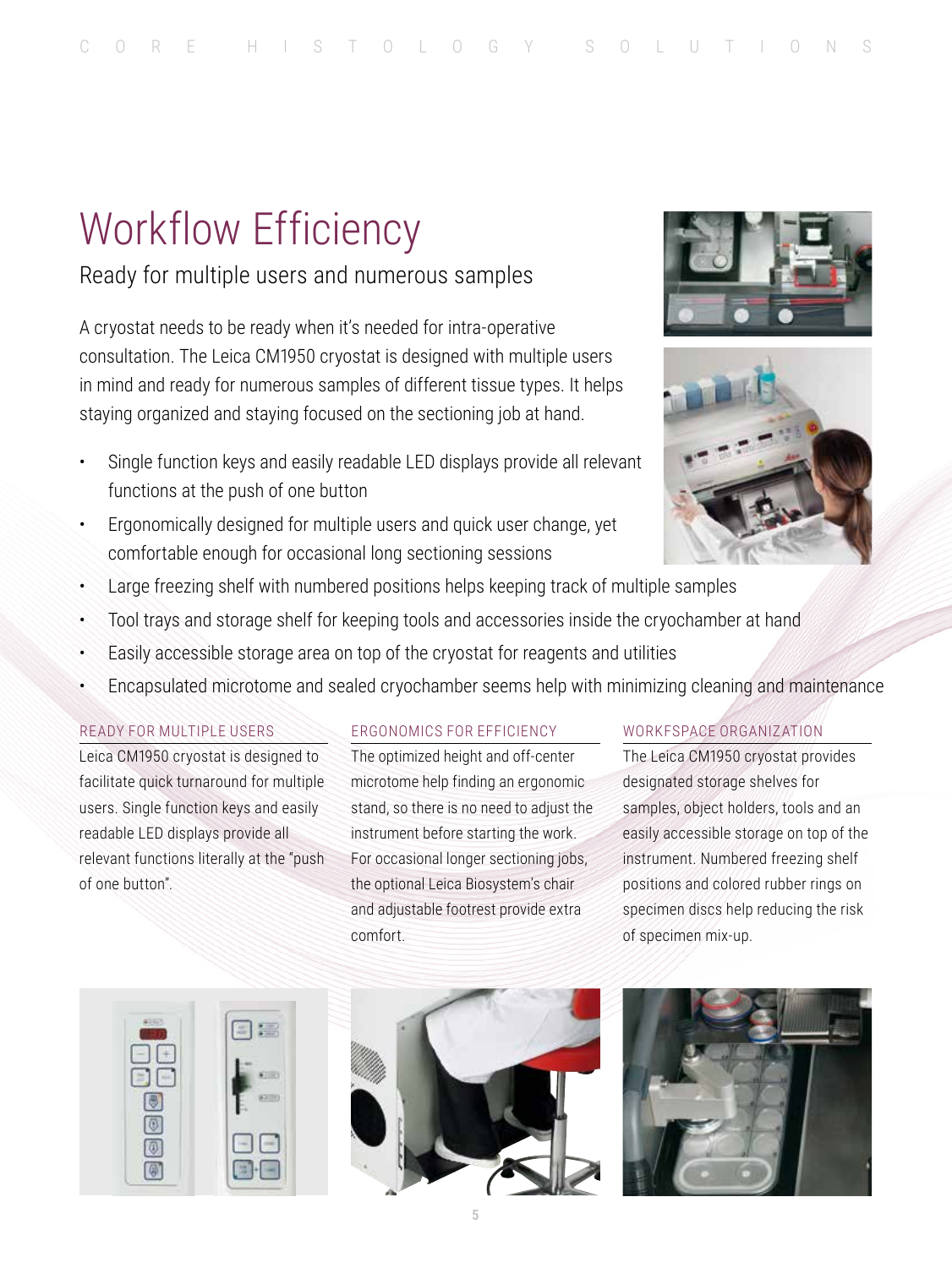- cryocabinet is spacious enough to allow efficient handling of multiple specimens.
- 2 Store tools, glass slides, staining containers, and freezing media on top of the cryostat to have these items immediately at hand.
- **3** Ready for multiple users with single-function buttons and convenient working height.
- 4 The microtome is off-center to the right, so that the handwheel is easily accessible for manual section.
- 5 Optional motor drive for extra productivity and reduced repetitive motion stress. Handwheel handle can be centered to spin in place for motorized sectioning.
- **6** Certified UVC disinfection system, free of hazardous chemicals and can be stopped at any time by opening the glass window.
- **Ag**Protect antimicrobial nanosilver 7 coating on the instrument housing, reduces the risk of touch contamination. The nanosilver in AgProtect works by penetrating the membranes of microbes to prevent replication.
- 8 To protect the laboratory environment from contamination, a multi-filter system (including HEPA filter) removes particulates and cleans the air exhausted from the optional Section Waste Removal System.
- **9** Liquid condensate is collected in an easily accessible waste container.

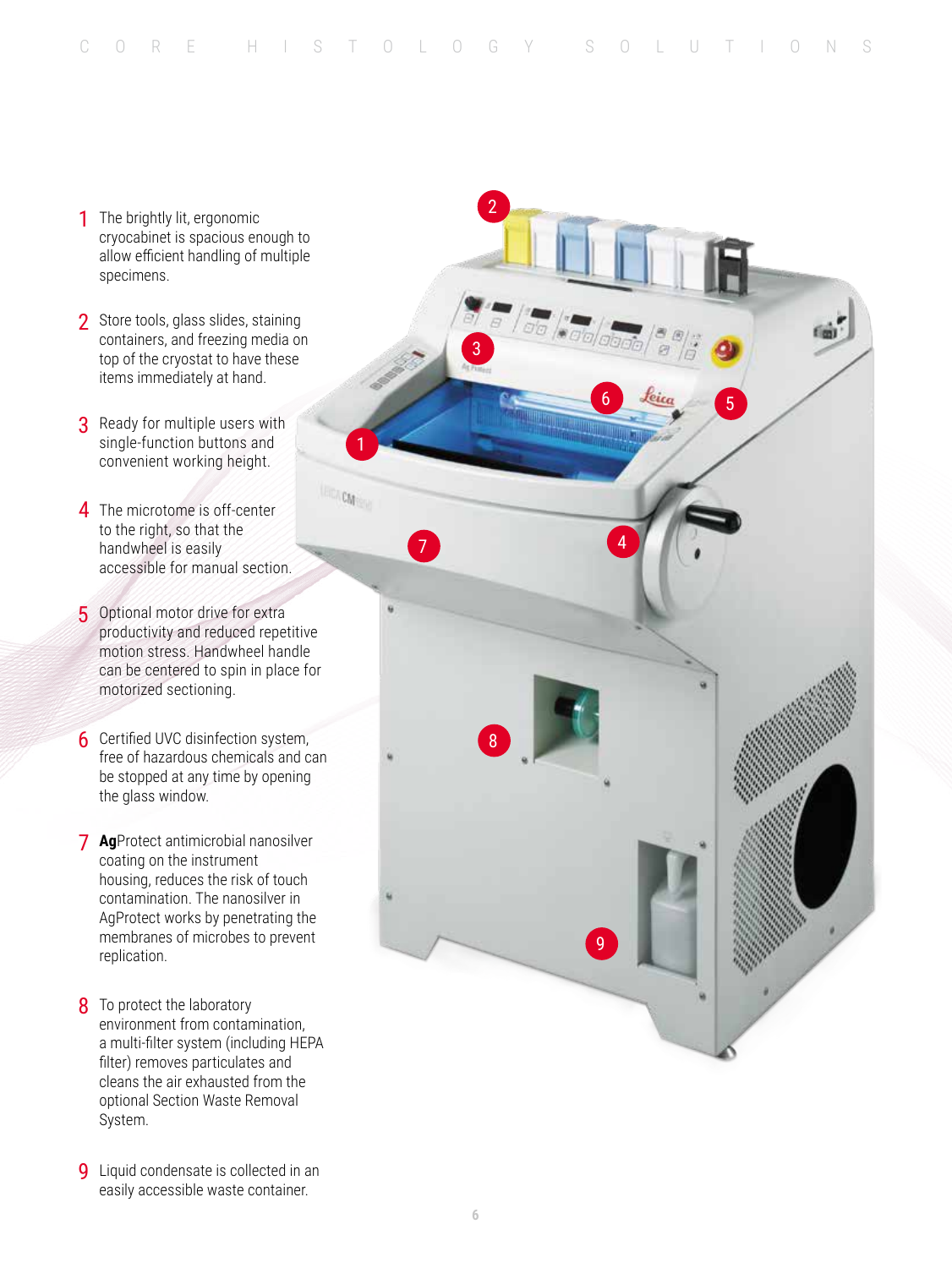## Technical Specifications

The Leica CM1950 basic instrument is equipped with UVC Disinfection, **Ag**Protect™ antimicrobial nanosilver coating, CryoZone™ technology, and encapsulated microtome with specimen orientation. The instrument can be ordered with various options including actively cooled object head (dual compressor,) motorized sectioning drive, vacuum section waste removal system, and a wide range of accessories.

| <b>Microtome</b>                |                                                                                                             |
|---------------------------------|-------------------------------------------------------------------------------------------------------------|
| Section thickness range         | 1 to 100 $\mu$ m                                                                                            |
| Trimming thickness range        | Set at 10 to 40 µm or 1 to 600 µm                                                                           |
| Horizontal specimen feed        | $25$ mm + 1 mm                                                                                              |
| Vertical specimen stroke        | 59 mm ± 0.5 mm                                                                                              |
| Specimen retraction             | 20 µm (can be deactivated)                                                                                  |
| Maximum specimen size           | 50 x 80 mm                                                                                                  |
| Specimen orientation            | $\pm 8$ ° (x-, y-axis)                                                                                      |
| Coarse feed                     | Slow: 300 µm/s; Fast: 900 µm/s                                                                              |
| Cryochamber                     |                                                                                                             |
| Temperature range               | 0 °C to -35 °C ±5 K, adjustable in 1 K increments, at ambient temperature of 20 °C                          |
| Cooling time to -25 °C          | approx. 5 h at 20 °C ambient temperature                                                                    |
| Defrosting                      | Automatic or manual hot gas defrost, 1 automatic defrost cycle/24 hours, time-controlled (duration 12 min.) |
| Quick-freeze shelf              |                                                                                                             |
| Minimum temperature             | Minimum temperature -42 °C ( $\pm$ 5 K), at chamber temp. -35 °C (+5 K)                                     |
| Number of freezing stations     | $15 + 2$                                                                                                    |
| Defrosting                      | Manual hot gas defrost                                                                                      |
| <b>Peltier element</b>          |                                                                                                             |
| Max. Temperature difference     | -17 K, at chamber temperature of -35 °C +5 K                                                                |
| Number of freezing stations     | $\overline{2}$                                                                                              |
| <b>UVC</b> disinfection         | 30 or 180 minutes, user selectable                                                                          |
| <b>AgProtect</b>                | Permanently applied to instrument housing surface                                                           |
| <b>Dimensions and weights</b>   |                                                                                                             |
| Width (w/o handwheel)           | 700 mm                                                                                                      |
| Width (with handwheel           | 835 mm                                                                                                      |
| Depth                           | 850 mm                                                                                                      |
| Height                          | 1215 mm                                                                                                     |
| Working height (armrest)        | 1025 mm                                                                                                     |
| Weight without accessories      | 145 kg - 193 kg, depending on configuration                                                                 |
|                                 |                                                                                                             |
| <b>Options</b>                  |                                                                                                             |
| <b>Object head cooling</b>      | optional, operated with separate compressor                                                                 |
| Temperature range               | $-10$ to $-50$ °C $\pm$ 3 K                                                                                 |
| Defrosting                      | Manual electrical heater defrost                                                                            |
| <b>Motorized microtome</b>      | optional                                                                                                    |
| Sectioning speed Slow           | 0 to 50 strokes/min                                                                                         |
| Sectioning speed Fast           | 0 to 85 strokes/min                                                                                         |
| Max. Speed                      | 85 to 90 strokes/min                                                                                        |
| <b>Vacuum extraction system</b> | <b>optional</b> , includes extraction nozzle for cleaning and suction nozzle for section flattening         |